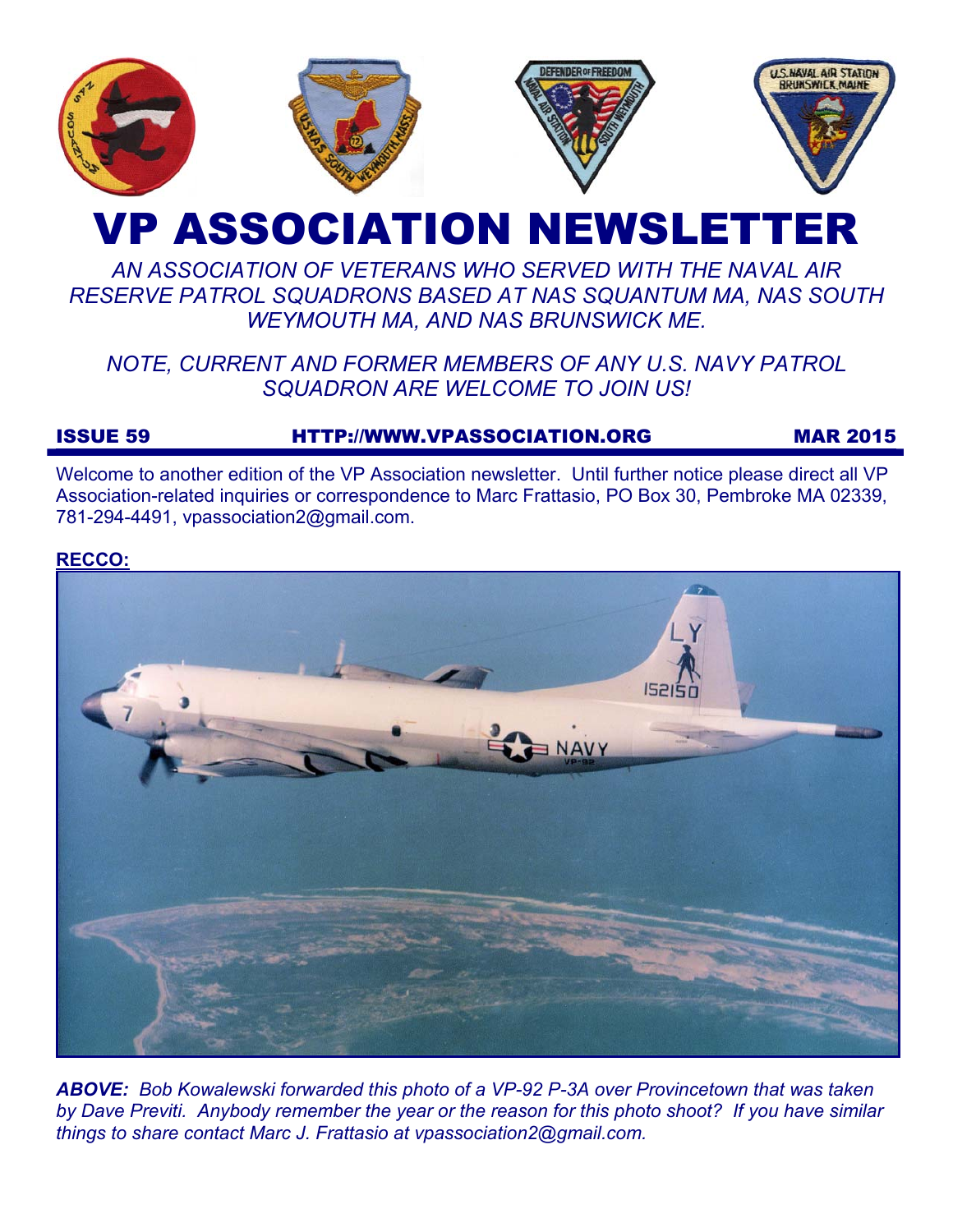### **FINAL FLIGHTS:**

Clarence "Buster" Williams passed away in December. He was an AWCS who served as a TAR with VP-92. Grant Southward passed away in January. He was a blimp pilot with ZP-11 at NAS South Weymouth during the Second World War. Francis Wall and Larry Middlebrook both passed away in January. Both men were in VP-92.

#### **ILL SHIPMATES IN NEED OF CHEERING UP:**

Bill Hanigan (stroke) is expected to leave Wingate at Silver Lake, 17 Chipman Way, Kingston, MA 02364 by the middle of March. Send e-mail messages to billhanagan@icloud.com. After March 15<sup>th</sup> he should be home at 23 Parkview Terrace, Duxbury MA 02332. Dana Larsen (Alzheimer's) is now residing at The Atrium at Faxon Woods, 2003 Falls Blvd, Quincy, MA 02169. Former VP-92 TACCO Dick Moore has serious dementia and is now living in an assisted living facility in Texas. For more information such as his address please contact Ken Sherman at asa663@verizon.net.

#### **THE ANNUAL REUNION:**

The s annual reunion will be held on Saturday October 24<sup>th</sup>. Details to follow in the June newsletter.

#### **THE ADMIN FUND:**

The VP Association has no dues but contributions are always welcome to help defray the cost of web hosting, postage, and other administrative expenses. A big "thank you" to Robert Jones for his very generous recent donation.

#### **SPEAKING OF THE COST OF PRINTING AND MAILING NEWSLETTERS…**

If you have an e-mail address and get a hard-copy newsletter in the mail we do not have an e-mail address for you. If this is your case please contact Marc Frattasio at vpassociation2@gmail.com so we can e-mail it to you. Remember, this group does not charge dues and operates on a shoestring thanks to volunteer labor, memorabilia sales, and donations. Please note that despite concerns that we might have to suspend them, we are continuing the mailings. Bill's wife Barbara has been handing printing and mailing so far. We are still trying to sort out who is going to do what within this organization going forward and may have to reach out for help. If you have an e-mail address and have been getting paper newsletters, it would be better in this difficult time to send it to you via e-mail.

#### **LOST CONTACT:**

Please be sure to let Marc Frattasio know whenever your street or e-mail address changes so we can update our files. Please note new contact information for Rafael Coll, 96 Smithsanders Ct, Smithfield, NC 27577-6209, 919-209-4248, rafaelcoll@sbcglobal.net, for James Dimare at 8 Phillips Rd, PO Box 870, Onset, MA 02558, 508-295-1971 and for Dexter Morrison at PO Box 277, Readfield, ME 04335, julietmorrison@roadrunner.com.

#### **NEW MEMBERS:**

Ed Lambert ed@95wxtk.com

#### **A SHORT NOTE FROM SEAN REID:**

I'm not sure if any of you ever read the blog "CDR Salamander," (http://cdrsalamander.blogspot.com) but it's pretty amusing. There was a recent post about the P-8 and one of the comments was about the Reserves continuing to fly P-3s. Some guy responded who sounds like he must've been one of the active duty JO's stuck in the barracks in Roosey while we drove our rental cars to the Conquistador. The money shot is the line: "Look, I'm sure that individually most VP reservists are good guys. The problem is when you get them together in a squadron they are hugely ineffectual. And there's this sense of "back-in-the-day" entitlement. It's like a retarded fraternity." Sounds about right! At least I got my chuckle for the day and made me think of all you clowns!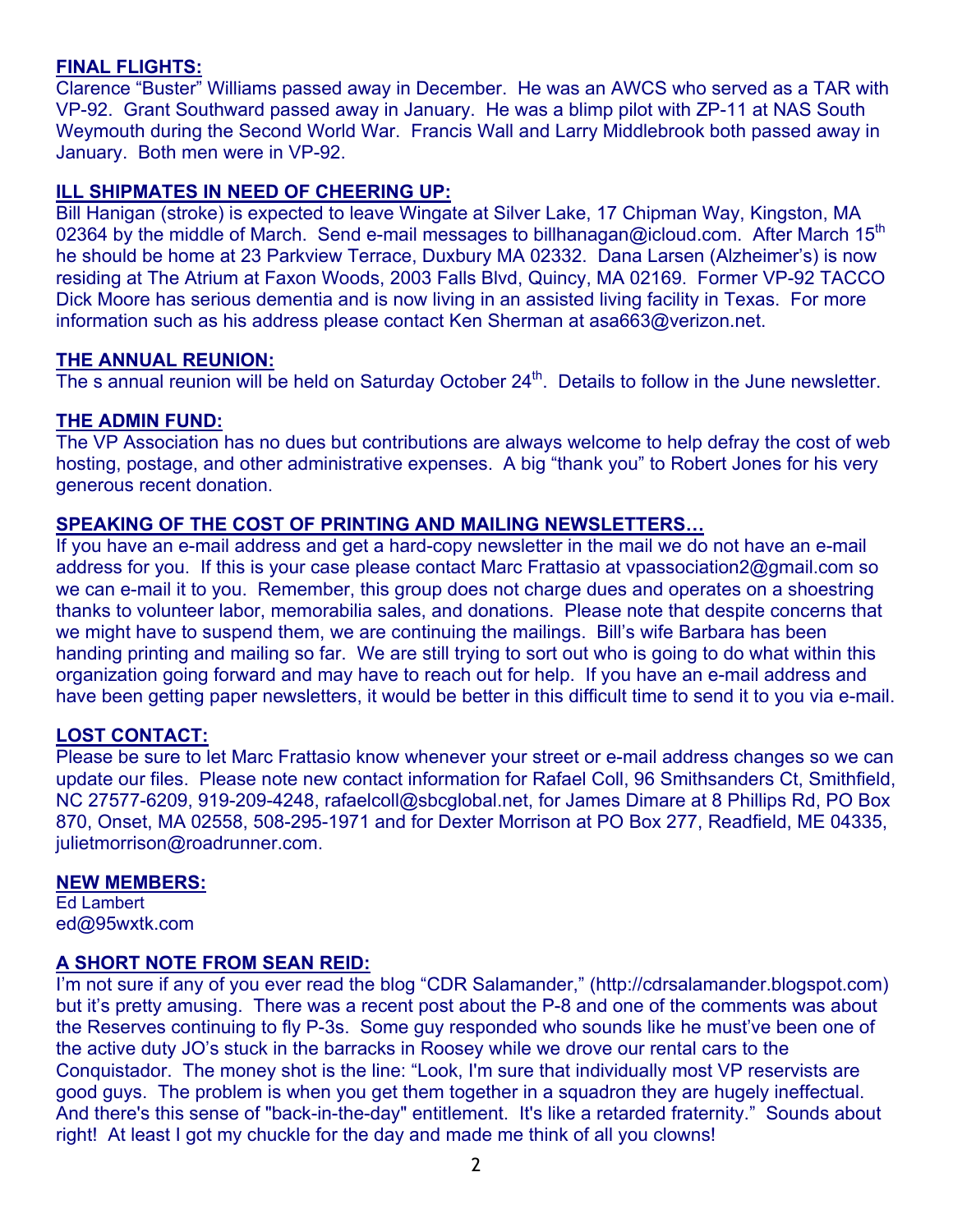**A NOTE AND PHOTO FROM JIM FITZGERALD:**



I saw this on the front page of the Navy.mil web site today. Had to share. "Rear Adm. Tom Reck, vice commander of U.S. 6th Fleet, delivers remarks during the closing ceremony for Africa Maritime Law Enforcement Partnership 2015 aboard the Military Sealift Command joint high-speed vessel USNS Spearhead (JHSV 1) in Accra, Ghana. Spearhead is on a scheduled deployment to the U.S. 6th Fleet area of responsibility in support of the international collaborative capacity-building program Africa Partnership Station. U.S. Navy photo by Lt. Adam Cole (Released). "Note, for those who don't know it, RADM Reck was a long-time pilot and former commanding officer of VP-92.

# **A SHORT NOTE FROM MARC CONNOLLY:**

That "unidentified colleague" of the other Marc (Marc Courtemanche) with a "C" at the back of the last VP Association newsletter was me, Marc Connolly. I think that's why we had that picture taken of the two "Marc C's" in a P-3B for sure.

# **A LONG NOTE FROM ANDREW SNOWDON:**

Here is an unsolicited article I recently wrote ("A Southern Pivot") for an internal NCIS periodical. I thought it might be an interesting newsletter read for many of the VP-ers who spent so much time flying counter-narcotics missions in the SOUTHCOM AOR.

I presently run the NCIS Southeast Field Office that covers Florida, Georgia, the Carib and Central/South America. It provides good visibility on the transnational crime problem down south. It all started with those 10-hour burners out of Rosey Roads and Panama back in the early 90s!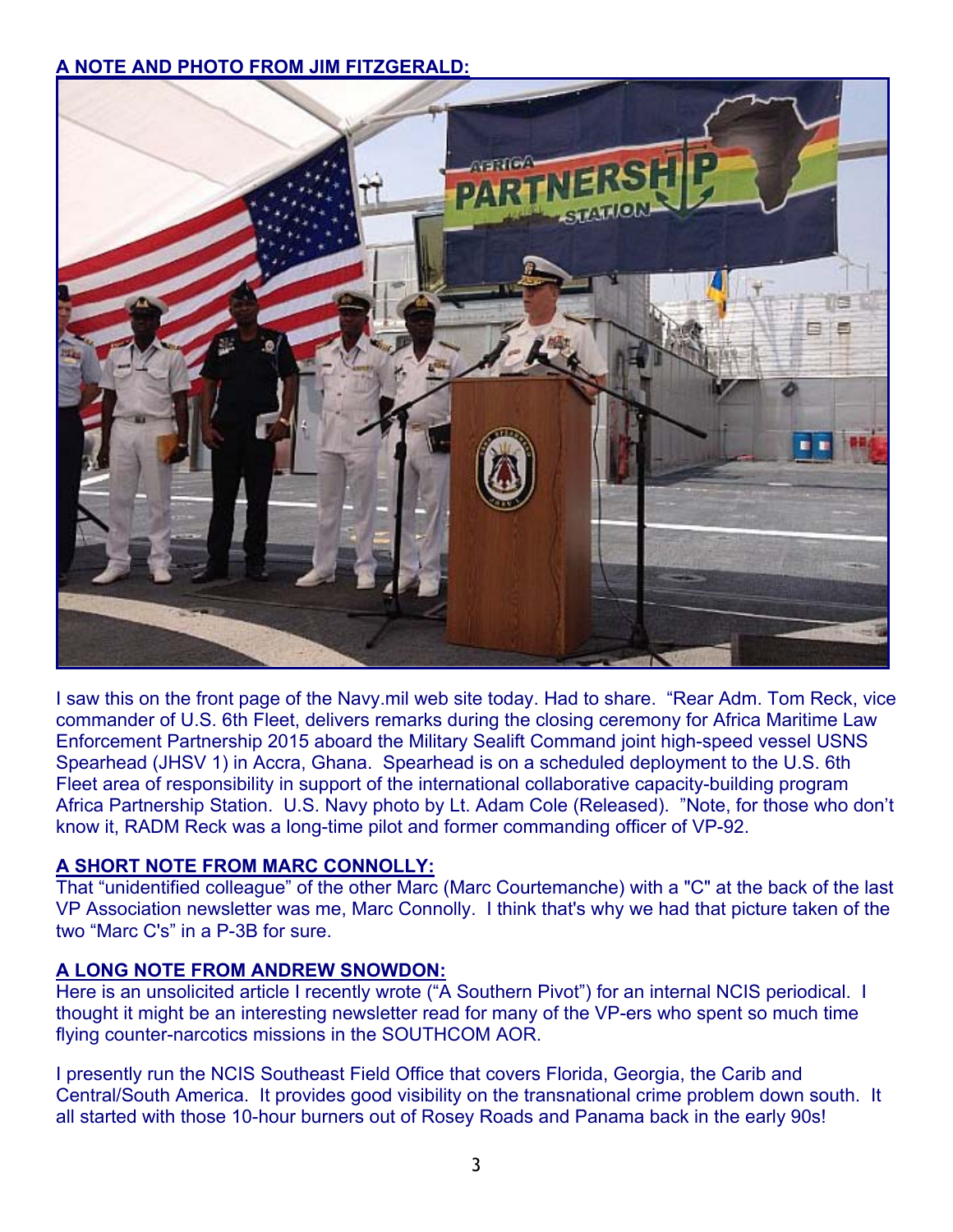I was an NFO in VP-92 from 1990-97. Fighting CAC-6 with fellow NFO Jack Sauve, PPC Dave Webster, AO Tom Drapeau, and company.

Two centuries ago, James Monroe recognized the geostrategic importance of locking down central and South America. His calculus remains equally relevant today. As a retrenchmentof United States forces occurs after eleven years of expeditionary conflict, an opportunity exists. Defense resources should be redistributed to protect the southern approaches to America.

The threat posed by aggressors currently operating in Latin America is more immediate and proximal than any potential shooting war with China. And yet the national strategies remain squarely fixed on Asia. If a pivot of military resources is to occur, America would be wise to remove its southern blinders.

Through the years, the United States has reacted to nefarious incursions into Latin America, most notably from the communists. Today, the looming threat comes from non-state actors. Mao, and more recently ISIS, demonstrated the difficulties non-state actors can impose on hegemons.

America has wrestled with transnational crime syndicates operating throughout Latin America for decades. Established drug trafficking networks and proven shipment routes combined with innovative tactics, techniques and procedures have been the signature of an elusive threat. True, the international drug business has been alive for years without representing a palpable national security risk. But drugs do not define the existing threat to the south. Once adequately compensated, criminal networks would just as readily deliver terrorists and weapons across our border. The issue is not one of drugs, but of instability.

Islamic terrorists have established a foothold in Latin America. Given their shared opposition of U.S. interests, Iran has found a natural ally in Venezuela. Hezbollah sets up shop in places where Iran ventures, with fundraising its primary focus. What's worse, terrorist groups have sought exploratory partnerships with the drug trafficking networks.

Terrorists and drug traffickers share a similar architecture. Both are loose knit, compartmentalized and known to use proxies when possible. Those interested in Hezbollah or ISIS fundraising would be naturally drawn to the Latin American cash cow – cocaine. It was not unexpected when the DEA's Operation Titan identified a direct nexus between Hezbollah, cocaine trafficking and money laundering.

Other terrorists seek to radicalize local populations. Those who share an opposition to an enhanced American sphere of influence in Latin America, the drug runners, would be obvious targets for radicalization.

Venezuela's relationship with Iran carries a destabilizing potential for the United States. It has been suggested that Venezuela even facilitates FARC operations along the shared border with Colombia. Drug trafficking cartels would rather not risk added scrutiny by lashing up with terrorists. But when groups occupy the same operating space and are enabled by the same state sponsors, there may be few alternatives to active collaboration.

In 2011, the failed Quds Force assassination attempt on the Saudi ambassador to the United States originated in Latin America utilizing drug cartels. The same year, a human smuggling ring based in Belize introduced nearly 300 Somalis into the United States undetected. It is expected that al-Shabaab was represented among them, the same al-Shabaab that has pledged retribution for the recent death of their leader, Ahmed Abdi Godane, by way of a U.S. drone strike. Drug runners risk imprisonment if stopped in international waters whether drugs are seized or not. It becomes a safer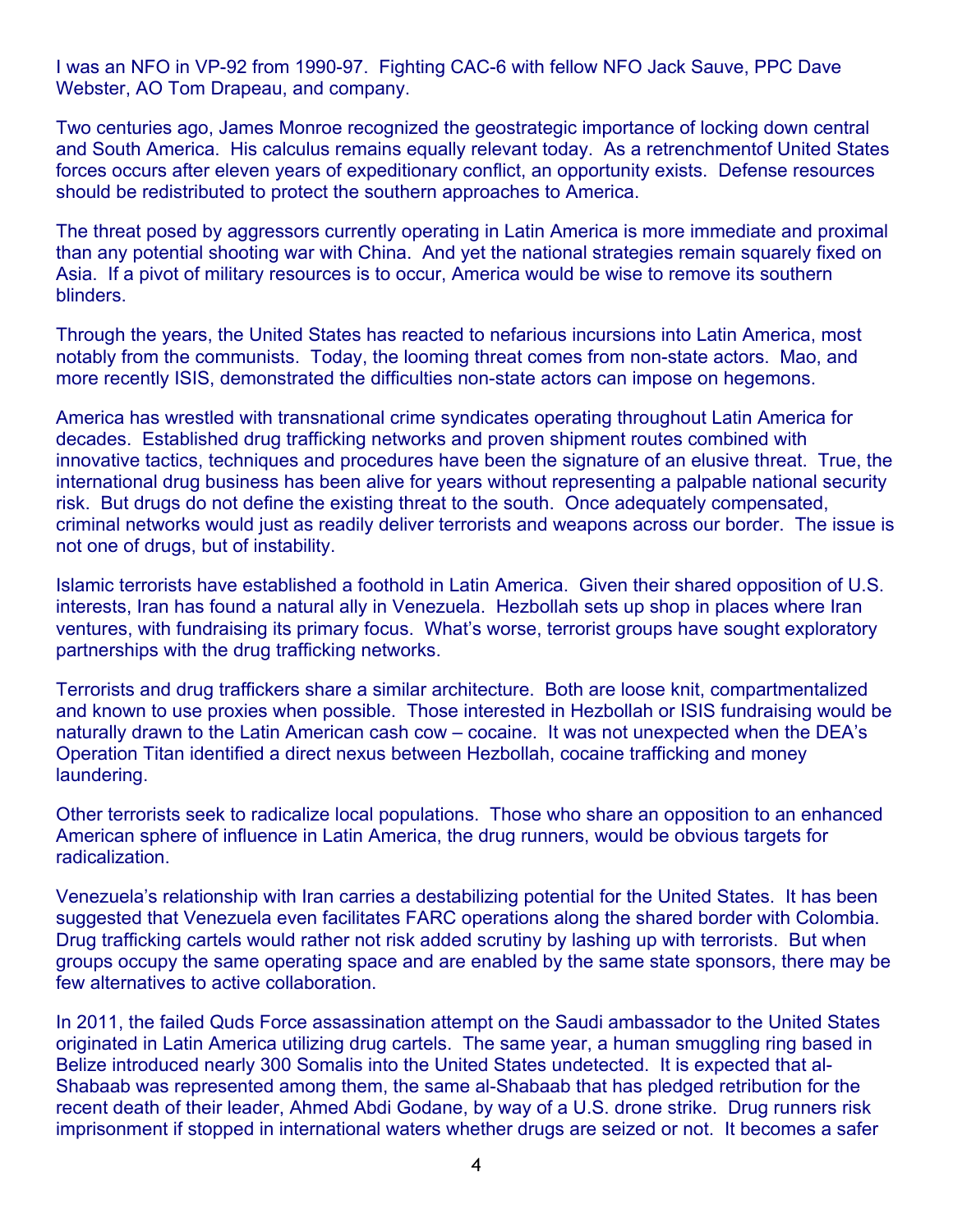proposition to smuggle humans. Established drug networks can just as easily ferry illegal migrantsnone of which announce their terrorist leanings-without drawing unwanted attention from American policy makers.

Said Jaziri, the Tunisian zealot who condemned a Danish cartoonist to death for his unacceptable depiction of Mohammad in a newspaper, attempted unsuccessfully to use the southern avenue into the United States by way of Guatemala, El Salvador, Belize and Mexico. While his intentions were unknown, his interest in cloaking himself in the Latin American jungles was clear. Jaziri's chosen route of travel took him through lands controlled by drug lords.

Today, the Islamic State, or ISIS, dominates the headlines. American military strategies have historically favored "away games" rather than risking conflict on U.S. soil. ISIS would clearly like to challenge that assumption by answering what they view as incursions into their self-proclaimed Islamic State with forward attacks of their own in the United States. Some suggest that ISIS operatives are already present in America. The southern approaches must be secured to prevent access by those who would seek to join them.

The frequency of reports describing the lash up of terrorists and Latin American criminal networks is surging. The mounting threat on our southern doorstep is disquieting. It demands an ambitious interagency response.

In furtherance of the Asia pivot, DoD interdiction assets in the Caribbean and eastern Pacific have become far more scarce. General John Kelly, SOUTHCOM Commander, testified before congress in early-2014 that he is forced to watch 74% of identified narcotics movements travel north unimpeded. There are insufficient maritime assets available to stop them.

As SOUTHCOM interdiction capability reached its nadir, interagency partnerships, foreign collaboration and human intelligence gathering down range has peaked. Targets and tactics are being exposed. But there remains a wide gulf between information gathering and interdiction capacity. Today, the pangas, go-fasts and semi-submersibles carry drugs. Tomorrow, they could carry something far more sinister.

Given the paucity of maritime interdiction assets available, today's military strategy focuses on enabling partner nations to actively confront the drug networks. That prospect is not entirely comforting. The "Northern Triangle" comprises Guatemala, Honduras and El Salvador and represents the most violent swath of land on the globe. Per capita homicide rates there dwarf those of Afghanistan and Colombia combined. Lawlessness pervades. The marriage of American intelligence and partner nation interdiction assets has represented an inconsistent defense screen.

Ecuador is going rogue, having decided to expel any remaining DoD footprint from the country. Ecuadorian riverines have been used as construction sites for fully submersible drug running submarines- the same submarines that could easily reach American shores with a terrorist's payload. An increase in transnational criminal activity has already been noticed there. Ecuador's relaxed anti-crime posture has not gone unnoticed by those wishing to access America's southern shores.

Hispaniolahas emerged as the primary trans-shipment location in the eastern Caribbean. From there, trafficking routes that originate in Colombia and Venezuela continue on to the eastern seaboard and Europe. Few obstacles are presented to the traffickers there.Drug networks are increasingly using the go-fast boats that were favored in the 1980's due to the diminished threat of interdiction. Less need for stealth exists.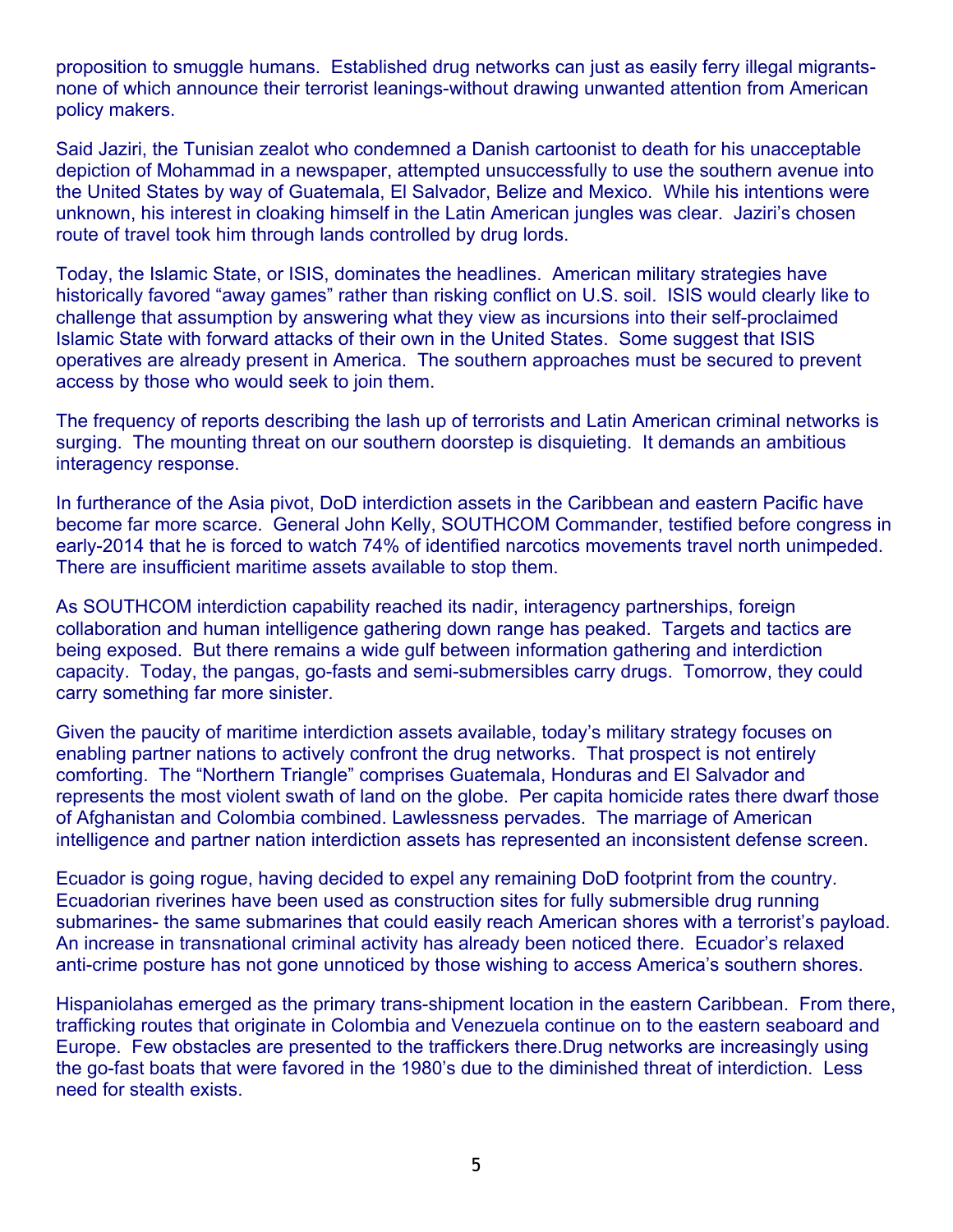In opposition of terrorist expansion in the hemisphere, American strategy should focus on area denial, a concept borrowed from the Asian theater, to secure the southern approaches to the states. This requires an honest strategic reassessment and delivery of DoD assets where the most proximal threats exist, even at the expense of reduced deterrence in the China Sea.

Roosevelt Roads closed. Howard AFB closed. Today, what little flying that occurs down range is staged out of Curacao and Comalapa, El Salvador. Maritime, aviation and ISR assets should be delivered south before a regrettable headline demands it. Monroe, after all, was on to something.

#### **NAS JACKSONVILLE PLANES MOVING TO CECIL AIRPORT (First Coast News 02/05):**

The Navy will move its planes from Naval Air Station Jacksonville to Cecil Airport in June while the primary runway at NAS Jax is renovated, according to Times-Union News partner First Coast News. "They've done a lot of thinking and planning about this," said Russ Stalvey, who serves on the Cecil Airport Advisory Committee. Stalvey's house and farm are directly in the path of planes taking off at Cecil. He's not worried about increased noise in his neighborhood once the planes start taking off from Cecil. "They have to do some of the parking of some of the aircraft on one of the runways which is not used very much," Stalvey said.

The planes can't stay at NAS Jacksonville because the base is renovating it's primary runway. In September of last year, the runway was repaired after a massive hole broke open in the cement. Documents obtained by First Coast News estimate the runway and a new LED lighting system will take about 13 months to install. "The scheduled repair and improvements is necessary to meet Navy Air Operations Safety Criteria and to ensure compliance with FAA airfield regulations," said NAS Jax spokeswoman Miriam Gallet. "At this point it's can't be pro on con. It's going to happen," said Bill Lewis. Lewis serves on the Argyle Area Civic Council and lives 3.5 miles from the Cecil Field gate.

With more people and more planes, security and traffic at the base will increase. The Navy, however, is not releasing how many planes and how many people the temporary move will impact. "JAA does have security that they will likely beef up as well as bring in additional security to keep the people out there safe," Stalvey said. The Navy says they have a big campaign that will start in April to advise residents on the Westside of any traffic changes or new security protocols. The planes will officially relocate from NAS to Cecil Airport in June.

#### *First Coast News story by Clark Fouraker*

#### **CHINESE CONSTRUCTION DRIVES SUBARMINE REVIVAL (Forecast International 01/30):**

Over the next 10 years, at least 133 new submarines are projected to enter service worldwide, according to Forecast International's 2015 edition of "The Market for Submarines." This is the fifth year in succession that the projected number of new submarines has increased following the low point reached in the early 2000s. There are a number of reasons for this revival of construction, including a bow wave of delayed construction programs held over from the late 1990s onward and increasing international tensions expressed as disputes over territorial waters. However, the most significant factor is the intense effort made by the Chinese Navy to modernize and strengthen its submarine arm. More than a quarter of all the new submarines to be built over the next 10 years will enter service with the Chinese Navy.

The Chinese submarine fleet is now a very different force from its ancestor of a decade ago. The submarines based on old Russian designs from the 1950s have been withdrawn from service, and the last few examples of Chinese developments from that basic design are being decommissioned. They are being replaced on a one-for-one basis by new classes of diesel-electric attack submarines that draw heavily on modern Russian, German and Japanese influences. The Project 041 may not be quite as capable as the latest products of European and Japanese shipyards, but it has closed the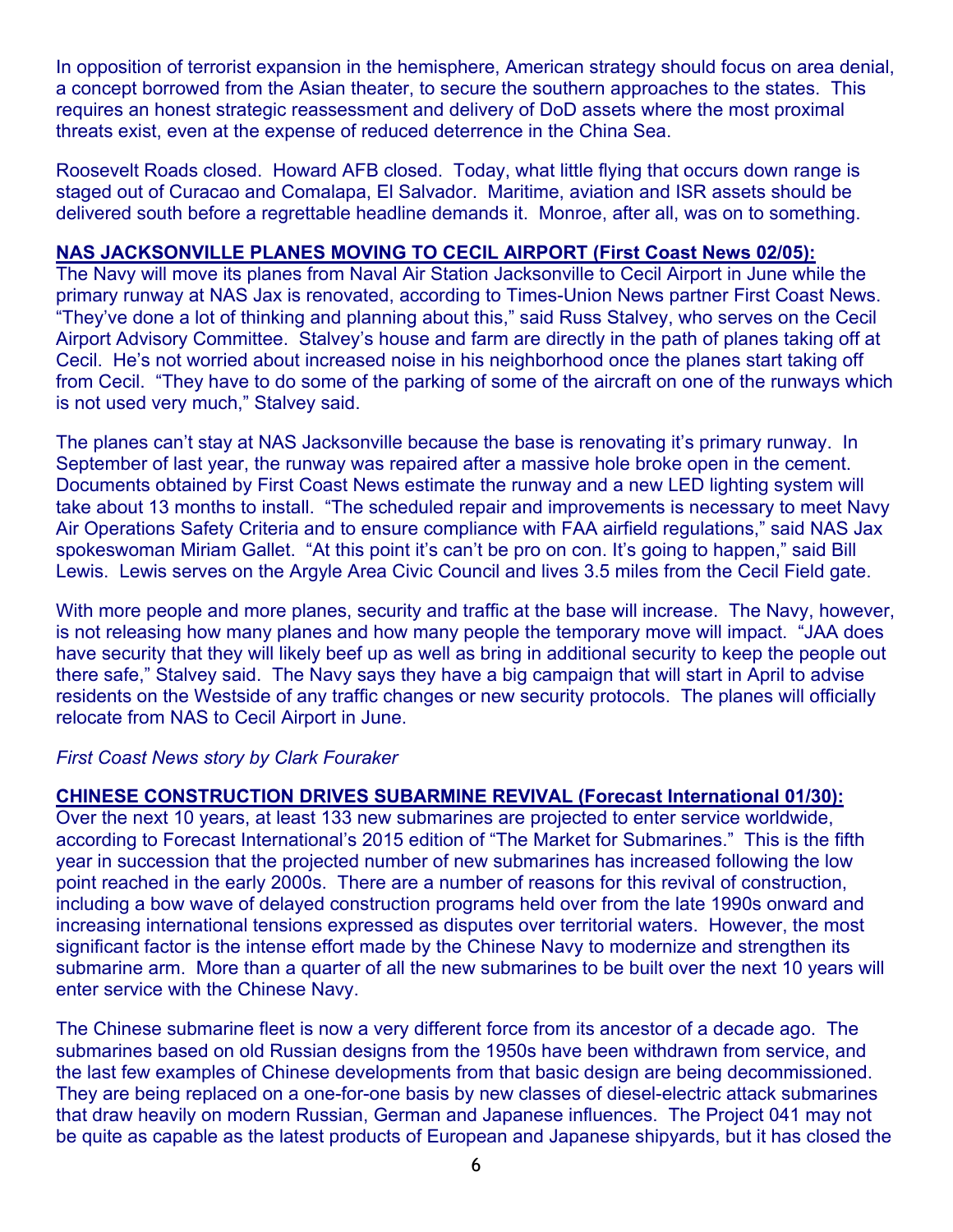gap greatly and is regarded as being a serious contender on the high seas. More importantly, almost 30 percent of the new diesel-electric submarines entering service during the next 10 years will be Chinese.

Another significant change has been the reappearance of a Chinese nuclear-powered submarine construction program. While construction of nuclear-powered attack submarines has been much slower than expected, with only 7.5 percent of new SSNs projected over the next decade coming from Chinese yards, China's nuclear-powered ballistic missile submarine program has picked up serious momentum. More than half the SSBNs built over the next decade will be Chinese.

There is no doubt that the Chinese submarine fleet is much more formidable than its equivalent of 20 years ago. The question is, why have the Chinese invested so heavily in this arm of their Navy? Attempts to answer this question have led to a fever of speculation about the Chinese trying to establish a worldwide power projection capability or challenge the U.S. Navy for dominance of the Pacific Ocean. Other, less extreme suggestions include establishing an entry-denial capability that would stop the U.S. Navy from interfering with Chinese naval operations. Yet, what all these assessments neglect is the fundamental fact that countries build navies to serve their own national interests. The converse of this is that the national interests of China, as determined by the Chinese themselves, can be assessed by looking at its fleet and how it is deployed.

The answer to that question is particularly clear with the Chinese submarine fleet. While the Chinese have indeed invested heavily in their SSBNs, the priority in deployment is not to Qingdao on the eastern coast, where they might reasonably be expected to deploy against the United States. Instead, all the new SSBNs have been deployed to a new, southern SSBN base on Hainan, where they are better placed to operate against Chinese regional enemies. The lack of emphasis on and slow construction of SSNs suggest that the Chinese Navy does not anticipate any serious threat to its SSBNs – certainly not a reasonable assumption if the perceived enemy is the United States, but a very reasonable one if said enemies are regional powers with limited ASW capability. Deploying SSKs against the U.S. Navy requires something much better than the existing Chinese designs, but those submarines are entirely adequate to operate in the face of the limited regional ASW capability.

Thus, evidence from Chinese naval construction and deployment strongly suggests that China's naval buildup is purely in support of existing Chinese regional interests. Assuming that Chinese interests remain regional in nature and do not envision any kind of real confrontation with the United States, then we can expect to see continued construction of China's SSKs and SSBNs while SSNs take a back seat. Thus, Chinese submarine construction will continue to drive production forecasts for this sector.

#### *Forecast International article by Stuart Slade*

#### **VP-26 BEGINS HISTORIC LAST DEPLOYMENT OF THE P-3C ORION (USN 01/26):**

JACKSONVILLE, Fla. (NNS) -- The "Tridents" of Patrol Squadron (VP) 26 begin their last deployment with the P-3C Orion aircraft with a send-off of their first two planes out of Naval Air Station, Jacksonville, Jan. 22. The historic occasion was attended by senior leadership, family and friends of VP-26 sailors and members of the Jacksonville community.

"This is a historic deployment for you," said Rear Adm. Matthew J. Carter, commander of Patrol and Reconnaissance Group. "You are the last operational P-3 squadron on the East Coast. Once you go, we are a P-8 only force. That does not diminish anything you do with this aircraft. America has given us the best, and this aircraft is still a very capable airplane."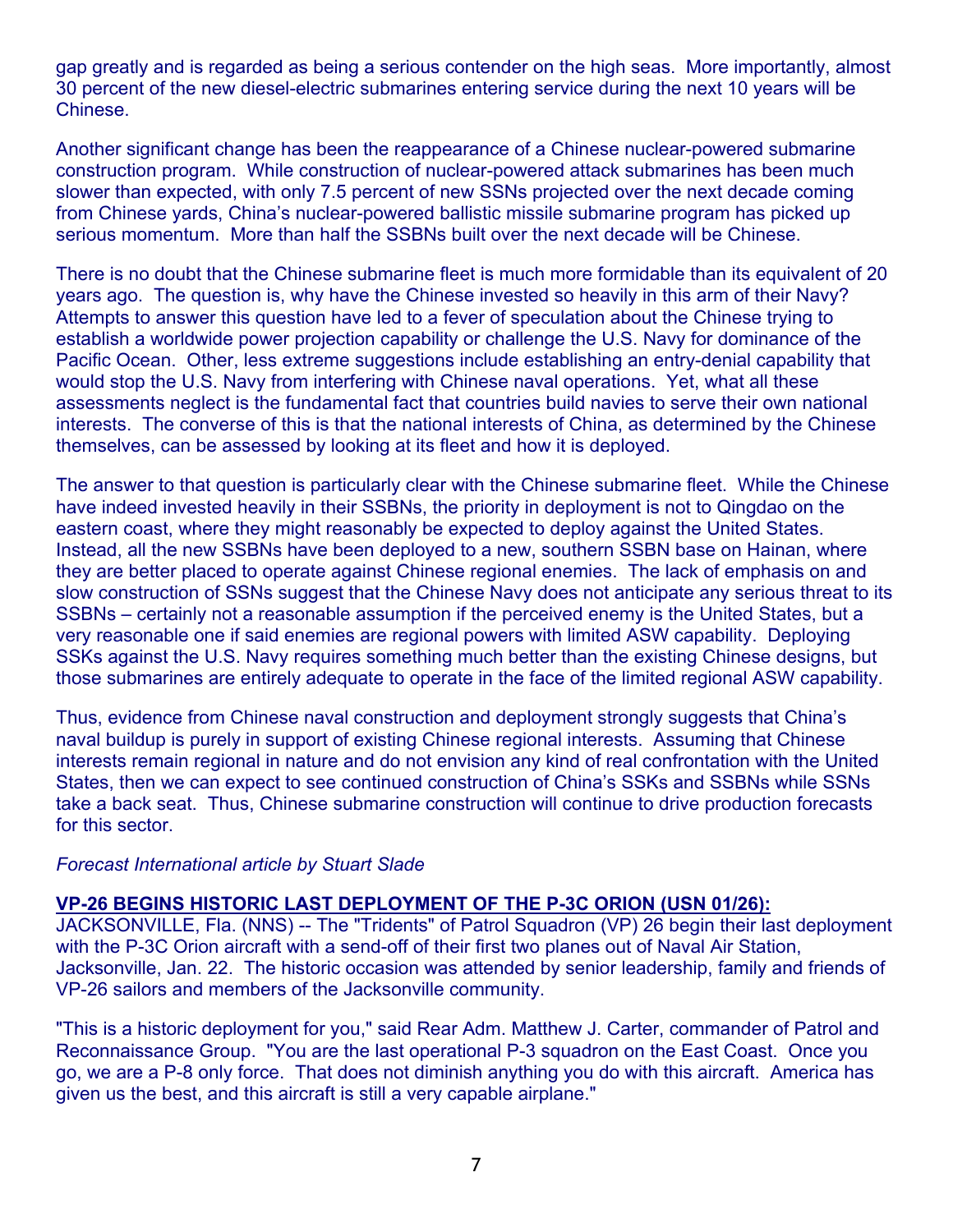Carter knows firsthand how much the P-3 community has contributed to the success of the Navy's mission. He served as both executive officer and commanding officer of VP-26, and he told the Sailors just how special it is to wear the Trident colors. "We have been flying this aircraft for 50 years," said Carter. "The whole squadron, from the admin department, the maintainers and the aircrew has continued to go out and do great things, and I know you are going to go out on this deployment and do great."

Preparing the squadron for a deployment presents its challenges which include everything from packing up parts and equipment, preparing junior sailors for their first deployment and making sure Sailors are up to date with their training. "Seeing that there are not many P-3s around and this being the last P-3 deployment for the East Coast," said VP-26 Command Master Chief James B. Daniels. "Getting parts has been a big issue. Also, since most of our preparations have been during the holidays, we needed to work hard to make sure our Sailors were trained on what is expected of them and they were ready for deployment, but the squadron has met its challenges and is ready to go."

The support from family and friends is an integral part of the success of the sailors. "My family is so supportive and so much a part of my life," said Aviation Electronics Technician 2nd Class David Heder. "Having to leave them is the hardest part of deployments." Heder's wife and two children were there to show their support. Heder said that he was a little nervous and sad to leave his family.

"I'm looking forward to this as much as I can," said Heder. "I miss my family when I'm away, but I have a job to do and I enjoy it because I learn something new every day, and I'm challenged every day." Heder said this is his second history-making deployment since he has been in the Navy. "I actually helped introduce the P-8 while I served at VP-30," said Heder. "It's cool to be able to say that I was a part of the P-8 coming in and now a part of the P-3 going out in Jacksonville."

Retired Chief William W. Stewart, from the aviation structural mechanic community and a Jacksonville resident, was present to witness this historic day. Stewart served 30 years in the Navy and was factory-trained on the P-3 in 1962. "I was assigned to VP-9 as an airframes chief after training with Lockheed on the P-3s and went on their first deployment with the aircraft in November 1964," said Stewart. "It's kind of sad to see the P-3 go, but it's an evolution. It's a new age; we have cell phones, wide-screen TVs and now the P-8s."

VP-26 became the Navy's first operational P-3B squadron in January 1966, when the squadron received the first production of the P-3B while stationed at Naval Air Station, Brunswick, Maine. "I am so proud of all the sailors who have worked so hard to keep these aircraft flying for so many years," said Cmdr. Gregory Smith, VP-26 commanding officer.

#### *Navy Press Release by MCS1 John Smolinski*

#### **NAVY WANTS TO INCREASE USE OF SONAR-EMITTING BUOYS (Associated Press 01/25):**

SEATTLE (AP) — The U.S. Navy is seeking permits to expand sonar and other training exercises off the Pacific Coast, a proposal raising concerns from animal advocates who say that more sonar-emitting buoys would harm whales and other creatures that live in the water. The Navy wants to deploy up to 720 sonobuoys at least 12 nautical miles off the coasts of Washington, Oregon and Northern California. The devices, about 3 feet long and 6 inches in diameter, send out sonar signals underwater so air crews can train to detect submarines. "It sounds drastic in numbers, but it's really not drastic in its impact," said John Mosher, Northwest environmental manager for the U.S. Pacific Fleet. "Anti-submarine warfare is a critical mission for the U.S. Navy."

The Navy's training range is home to endangered whales such as orcas, humpback and blue, as well as seals, sea lions and dolphins. Critics say the noise from sonar can harass and kill whales and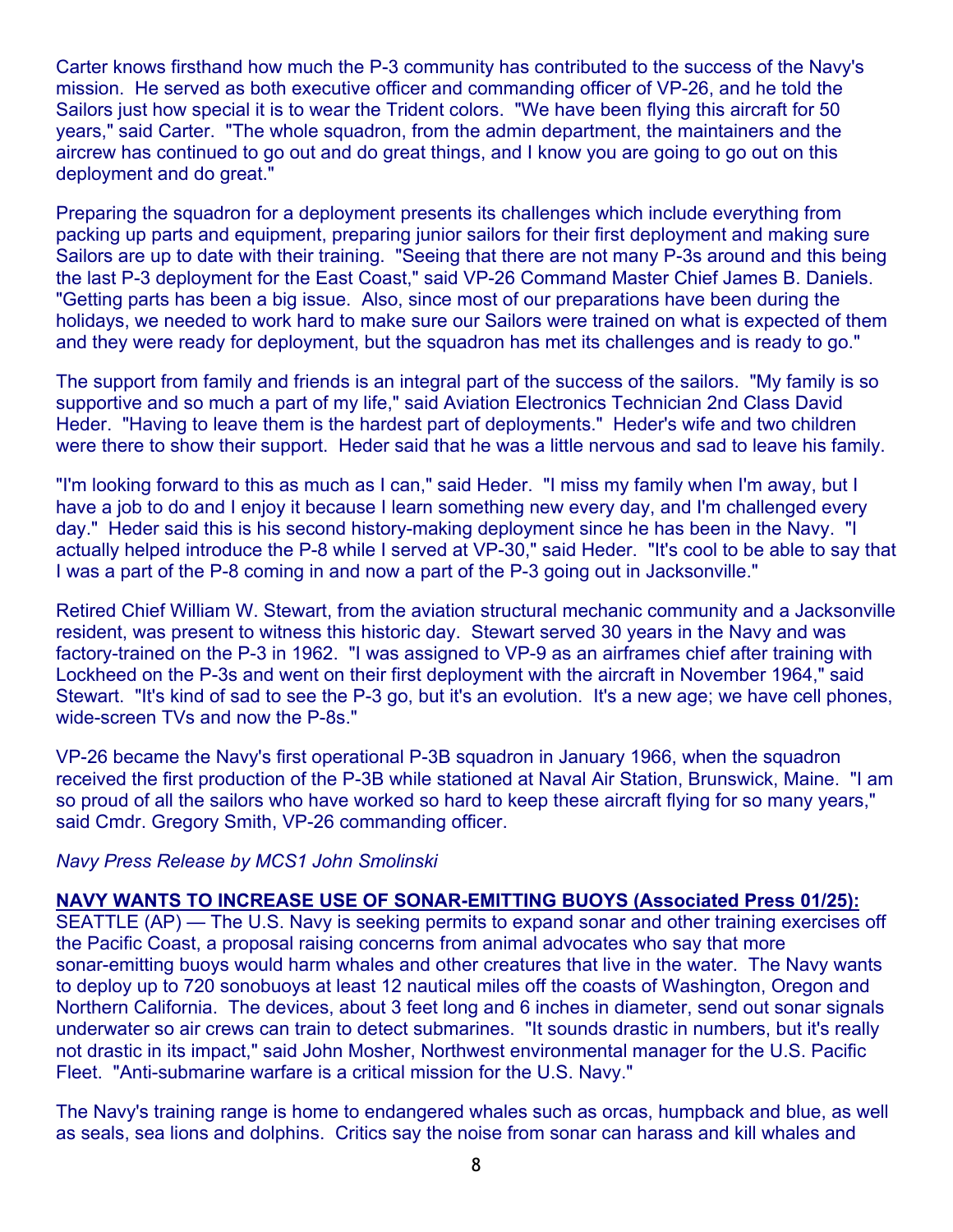other marine life. They worry the Navy is expanding training exercises without also increasing efforts to reduce the impacts. Steve Mashuda, a lawyer with the public-interest law firm Earthjustice, said they're not asking the Navy to stop training in the area. "But it's a big ocean out there. You don't need to have all of those square miles of training available 24 hours a day, 7 days a week," said Mashuda, whose group previously sued over permits issued to the Navy.

The Navy needs authorization from the National Oceanic and Atmospheric Administration under the Marine Mammal Protection Act, since explosive detonations, sonar and vessel strikes have the potential to disturb, injure or kill marine mammals. Its current five-year permit expires this year. The Navy's preferred alternative proposes 30 bombing exercises a year, as well as increased air-to-surface missile exercises and anti-submarine tracking activities that use sonar. It is taking comments through Feb. 2 on its updated proposal.

Meanwhile, a separate Navy proposal to begin electronic warfare training in national forests in the state has also stirred opposition. People say they're worried about noise, public safety and other potential impacts. The Navy wants to improve training for jets based at Naval Air Station Whidbey Island. They propose using mobile electronic emitters in Olympic, Colville and Okanogan-Wenatchee national forests so pilots could practice detecting those signals.

The Navy says no weapons are being used. Heavy-duty pickup trucks will be equipped with emitters that send electromagnetic signals into the sky that are similar to signals used by cordless phones and Bluetooth devices. The vehicles, which haven't been built yet, will be similar to a television news satellite truck. "There's absolutely nothing to be afraid of. There's no safety issue for the public, wildlife or the environment," Mosher said.

The Navy needs special use permits from the U.S. Forest Service to use forest roads and pull-outs. In Western Washington, a fixed-emitter is proposed for Pacific Beach while mobile trucks would use 15 sites in the Olympic National Forest and additional sites on state lands. The Navy is proposing eight other sites in north-central Washington in the Okanogan and Colville national forests. Mosher said the plan would allow the Navy to train closer to home. Air crews now fly to Idaho for the training.

#### *Associated Press article by Phuong Lee*

#### **CHINA "NEVER PAID" BUSINESSMAN WHO BOUGHT AIRCRAFT CARRIER (AFP 01/20):**

The Chinese businessman who bought an unfinished Soviet-era vessel that became his country's first aircraft carrier was quoted Tuesday as saying that Beijing never repaid the \$120 million it cost him. Entrepreneur Xu Zengping paid Ukraine a \$20 million fee for the Varyag, which was eventually commissioned into the People's Liberation Army (PLA) Navy as the Liaoning. But the price ballooned once towing it to China -- a process that was delayed for years -- and other costs were included. Xu also revealed that the ship was still fitted with its original engines at the time it was transported to China, contrary to reports.

Xu, a former PLA basketball player, was chosen to negotiate the acquisition, posing as a businessman who wanted to use it for a floating casino in Macau, and then giving it to the authorities. But he told Hong Kong's South China Morning Post newspaper: "I still haven't received one fen (one hundredth of a yuan) from our government. I just handed it over to the navy." After years of refurbishment the ship finally went into service in 2012, a symbolic milestone for China's increasingly muscular military.

According to the SCMP, China considered buying the carrier outright in 1992 but declined, largely in order to avoid raising tensions with the United States, given that memories of the Tiananmen Square crackdown three years earlier were still vivid. Around four years later, Xu was approached by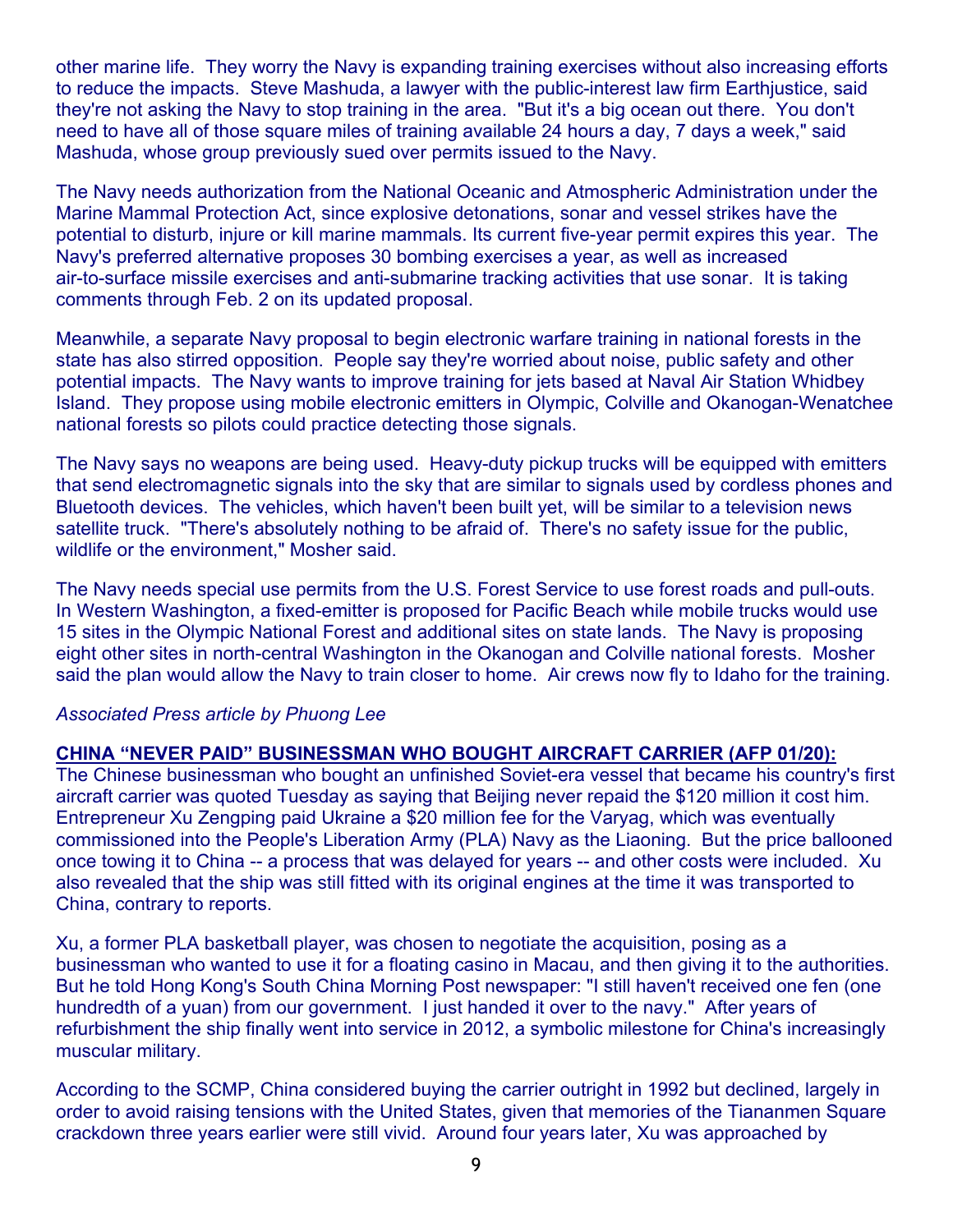Chinese naval officials to do the deal. They cautioned that the navy lacked funding and that Beijing did not support the project, telling him he would effectively be betting on government policy changing.

The report also highlights the close connections between some wealthy magnates and China's military, at a time when Chinese investment overseas is subject to increasing scrutiny. It said little about the source of Xu's wealth, describing him as "Hong Kong-based" with interests in property and tourism, and said he was motivated by a desire to boost China's military development.

The Varyag was a victim of the collapse of the Soviet Union, which left the Ukrainian shipyard building it in dire financial straits. The ship's purchase, which was completed in 1999, was settled by Xu and its Ukrainian owners "over several days of alcohol-soaked negotiations", the newspaper reported. Xu said the vessel's four Soviet-era motors were intact and "perfectly grease-sealed" at the time, contradicting reports that the sale was for little more than a hull and superstructure. "The Chinese side deliberately released false information about the removal of the engines to make it easier for Xu and the shipyard to negotiate," the paper quoted a source familiar with the deal as saying. But he was left relying on friends to lend him tens of millions of dollars to complete the operation, Xu said, adding that the navy declined to pay on the grounds it "didn't have the budget in the late 1990s because of China's poor economy".

The newspaper quoted an officially published book as saying Xu "bargained with the State Council for years over compensation, but Beijing would pay only the US\$20 million auction price" -- without making clear whether it did so. It also cited an anonymous source as saying Xu was saddled with the costs because naval officials who had asked him to take on the mission had either died or were in jail.

China's foreign ministry spokeswoman Hua Chunying said she was "not aware of the matter" when asked about the report at a regular briefing on Tuesday. Xu said: "I was chosen to do the deal. I realised it was a mission impossible because buying something like a carrier should be a national commitment, not one by a company or an individual." He added: "I didn't feel real relief until it was commissioned by our navy 12 years later. The feeling was like seeing my child grow up and marry."

#### **US SPY PLANE SPOTTED OVER RAF LOSSIEMOUTH (Fannell's Red Star Rising 01/09):**

A United States spy plane has been spotted at RAF Lossiemouth over the past week, piquing the curiosity of locals and prompting anger over Scotland's lack of maritime patrol aircraft. The Ministry of Defence revealed yesterday that at least one US Navy P-3C Orion sub hunter is currently operating out of the base – but refused to discuss its purpose. A spokesman said: "We can confirm that the UK recently requested assistance from allied forces for basing of maritime patrol aircraft at RAF Lossiemouth for a limited period. "The aircraft has been conducting maritime patrol activity with the Royal Navy, we do not discuss the detail of maritime operations."

Last December it was reported that the MoD had called in Nato spy planes to help in the hunt for a foreign submarine off the west coast Scotland. At the height of the operation, five aircraft from four different nations were understood to be involved in the search for the mystery vessel, along with Royal Navy war ships. It was never revealed whether any foreign submarine had entered UK territorial waters. Such patrol duties would previously have been performed by the Nimrod fleet, which was retired in 2010.

Moray MP Angus Robertson said the presence of the US aircraft showed there was a gap in the UK's air capabilities since the loss of the spy planes, which were formerly based at RAF Kinloss. "Assistance from the US and other allies is welcome in filling the gap created by the MOD scrapping the entire Nimrod fleet," he said. "However, it is unsustainable not having domestic MPA capability. The UK government have their priorities all wrong, as a maritime nation Scotland needs maritime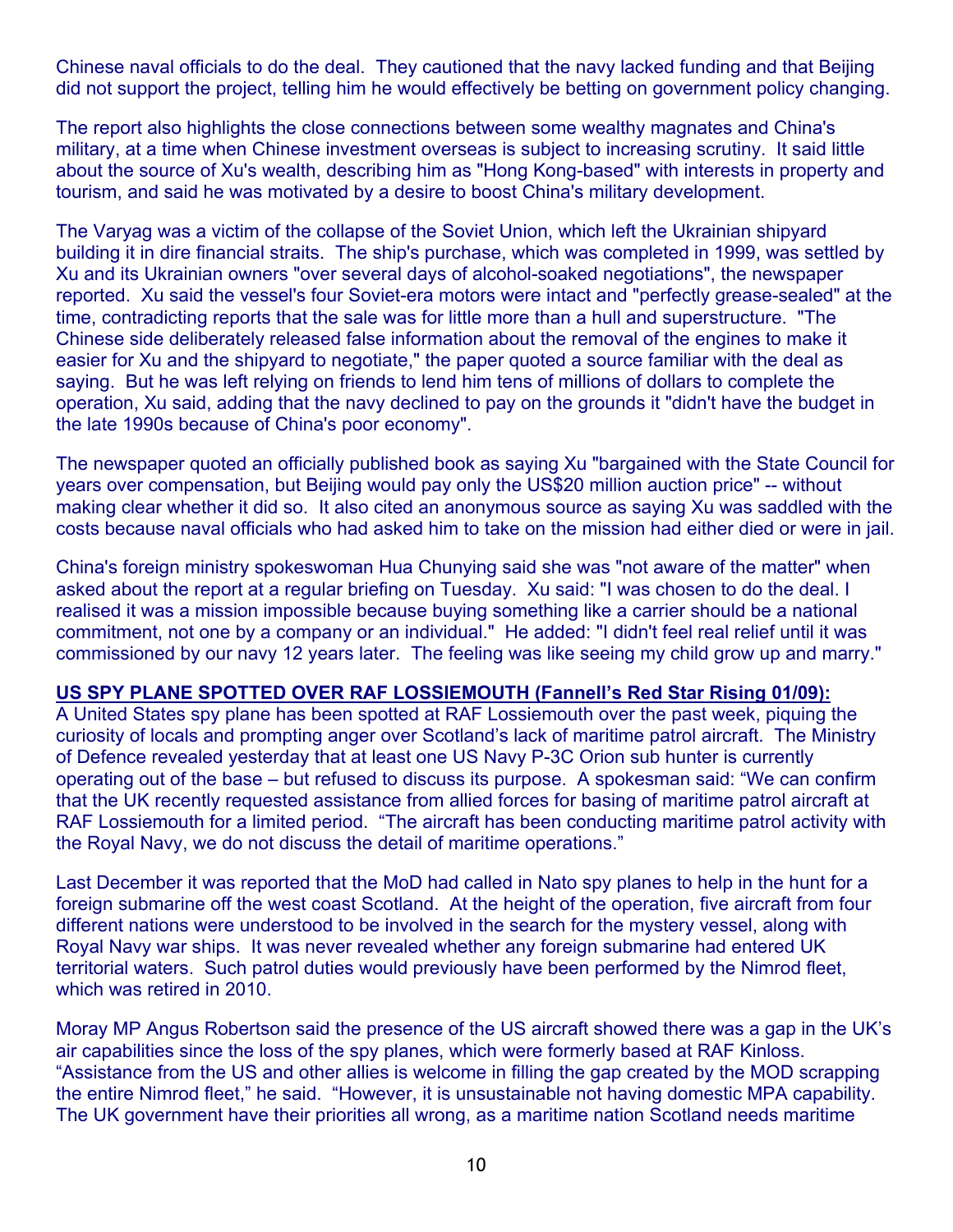patrol aircraft. "All neighbouring nations with armed forces have them, including the Irish, Danes and Norwegians. It is embarrassing and dangerous that we don't."

The Nimrod aircraft, which entered service in 1969, were involved in maritime operations around the world. During the Cold War, Kinloss squadrons carried out anti-submarine duties, locating and shadowing Russian naval units, and latterly played a key role in protecting the UK's maritime interests and supporting land-based operations in the Persian Gulf. Following the Nimrod disaster\* on September 2, 2006, in which 14 servicemen were killed when their aircraft crashed over Kandahar in Afghanistan, a coroner called for the entire fleet to be grounded. The RAF's 73-year association with Kinloss came to an end three years later when the Army's 39 Engineers Regiment moved in.

Note, the BOI report concluded that fuel probably escaped into a bay on the starboard side of aircraft XV230 either because of a leaking fuel coupling or an overflowing fuel tank. The fuel probably caught fire when it made contact with hot air pipes - through a gap in insulation - which can reach temperatures of 400C. President of the BOI, Group Captain Nick Sharpe, said there was no information to "positively identify" the cause of the crash, but enough to "probably" determine what happened. The Nimrod had received 22,000lbs of fuel in an air-to-air refuelling operation on 2 September 2006, but within 90 seconds of completion a fire alarm in the bomb bay and a smoke warning sounded. The crew initially aimed to land at Kandahar airport, but with the plane on fire and rapidly losing pressure, witnesses reported an explosion within six minutes of the first alarm.

#### **PERISCOPE SPOTTING RADAR SOFTWARE POISED TO GO WIDE (www.c4isrnet.com 12/09):**

The Navy has successfully tested software that detects submarine periscopes peeking above the waves, even when seas are choppy. The Automatic Radar Periscope Detection and Discrimination (ARPDD) system can distinguish a periscope from radar clutter on the ocean, according to a Naval Air Systems Command (NAVAIR) announcement. "This system represents our first successful application of automatic target recognition on an aircraft," said ARPDD team lead Dave Breitigam.

The software passed an operational test on an AN/APS-153 multimode radar mounted on a MH-60R Seahawk. "Researchers developed the complex algorithms that are the basis of ARPDD's capability," NAVAIR said. "The mathematical equations are bundled into computer software programs designed to accurately detect submarine periscopes and distinguish them from other objects or disturbances on the water's surface. An operator can then make a final periscope confirmation based on the data and take appropriate action." ARPDD achieved initial operational capability in 2013. The latest test is a prelude to full-scale production.

#### *C4ISR & Networks article by Michael Peck*

#### **AUTHOR TO SPEAK AT SHEA NAVAL AVIATION MUSEUM ON OLD NAS SOUTH WEYMOUTH:**

Author Len Sandler will give a lecture at the ANA Patriot Squadron's Shea Naval Aviation Museum (www.anapatriotsquadron.org) at 495 Shea Memorial Drive on old NAS South Weymouth starting at noon on Saturday April 25<sup>th</sup>. Mr. Sandler wrote a book about Army Sergeant First Class Jared Monti, who was killed in combat in Afghanistan on June 21, 2006 while trying to rescue a wounded comrade. For his heroic actions, SFC Monti was posthumously given the Medal of Honor. SFC Monti was born in Abington, MA and raised in Raynham, MA. He was the first Massachusetts resident to get the Medal of Honor since the Vietnam War. He was also the inspiration for Lee Brice's #1 country hit song, "I Drive Your Truck". Mr. Sandler's lecture will last about an hour, including a Q&A session. He will autograph copies of his book that are brought to the museum or purchased from him there before or after the lecture. For more details about SFC Monti, Mr. Sandler, or his book "See You on the High Ground", go to seeyouonthehighgound.com on the Internet.